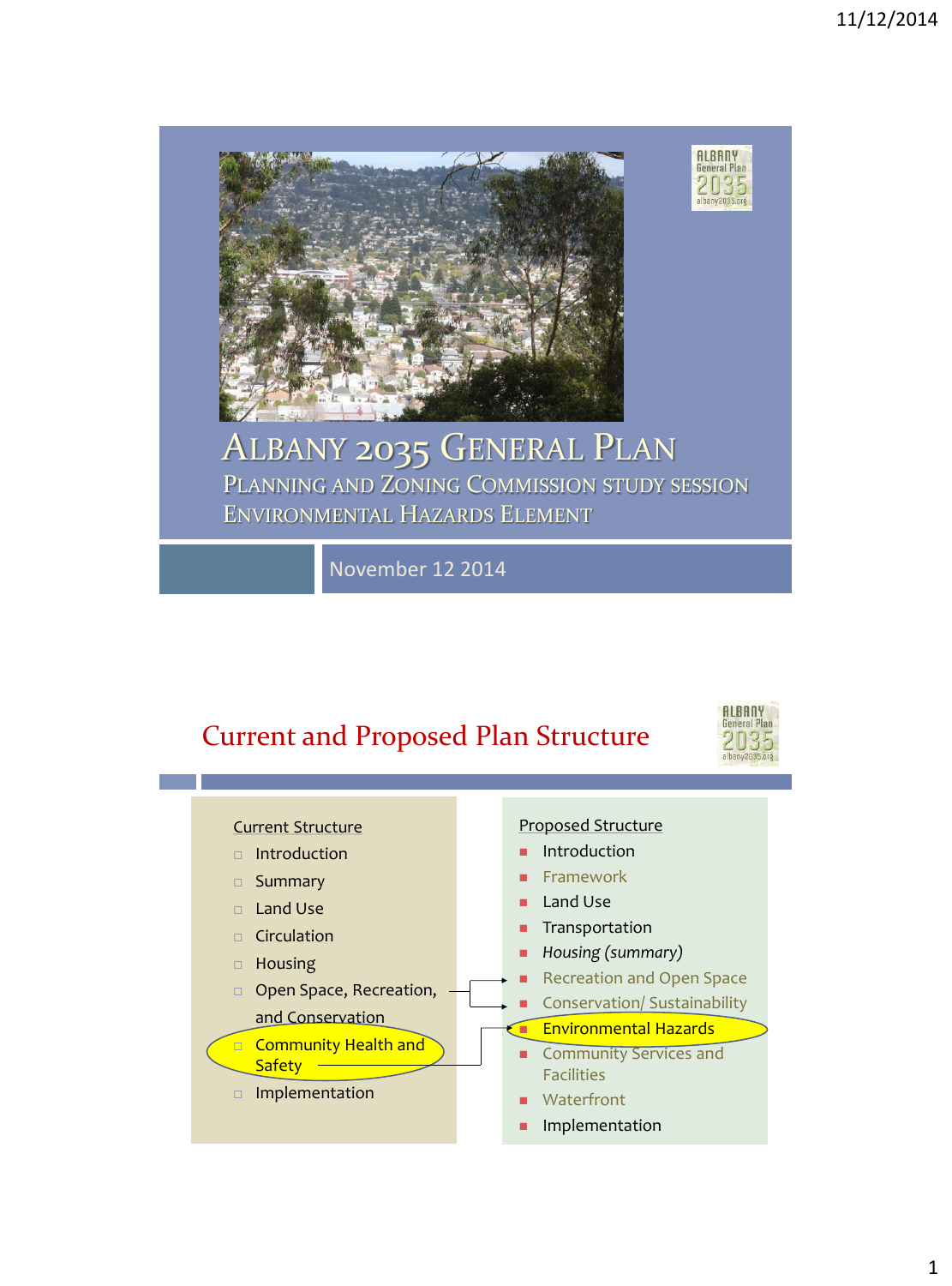#### 11/12/2014

#### Safety Element Requirements



California Government Code 65302(g):

**Slide 3**

**Slide 4**

(The General Plan shall include…) a **safety** element that addresses the protection of the community from:

- 1. "risks associated with the effects of seismically induced surface rupture, ground shaking, ground failure, tsunami, seiche, and dam failure; slope instability leading to mudslides and landslides; subsidence; liquefaction; and other seismic hazards."
- 2. "risks of flooding to new development, evaluating whether new development should be located in flood hazard zones, and identifying construction methods or other methods to minimize damage if new development is located in flood hazard zones."
- 3. "unreasonable risk of wildfire."

#### Noise Element Requirements



California Government Code 65302(f):

- □ (The General Plan shall include...) a noise element that "identifies and appraises noise problems in the community."
- $\Box$  The Element must include policies and implementation programs to address common sources of noise, such as freeways, highways, airports, railroads, industrial uses, and other stationary sources.
- $\Box$  The Element must "serve as a guideline for compliance with the state's noise insulation standards."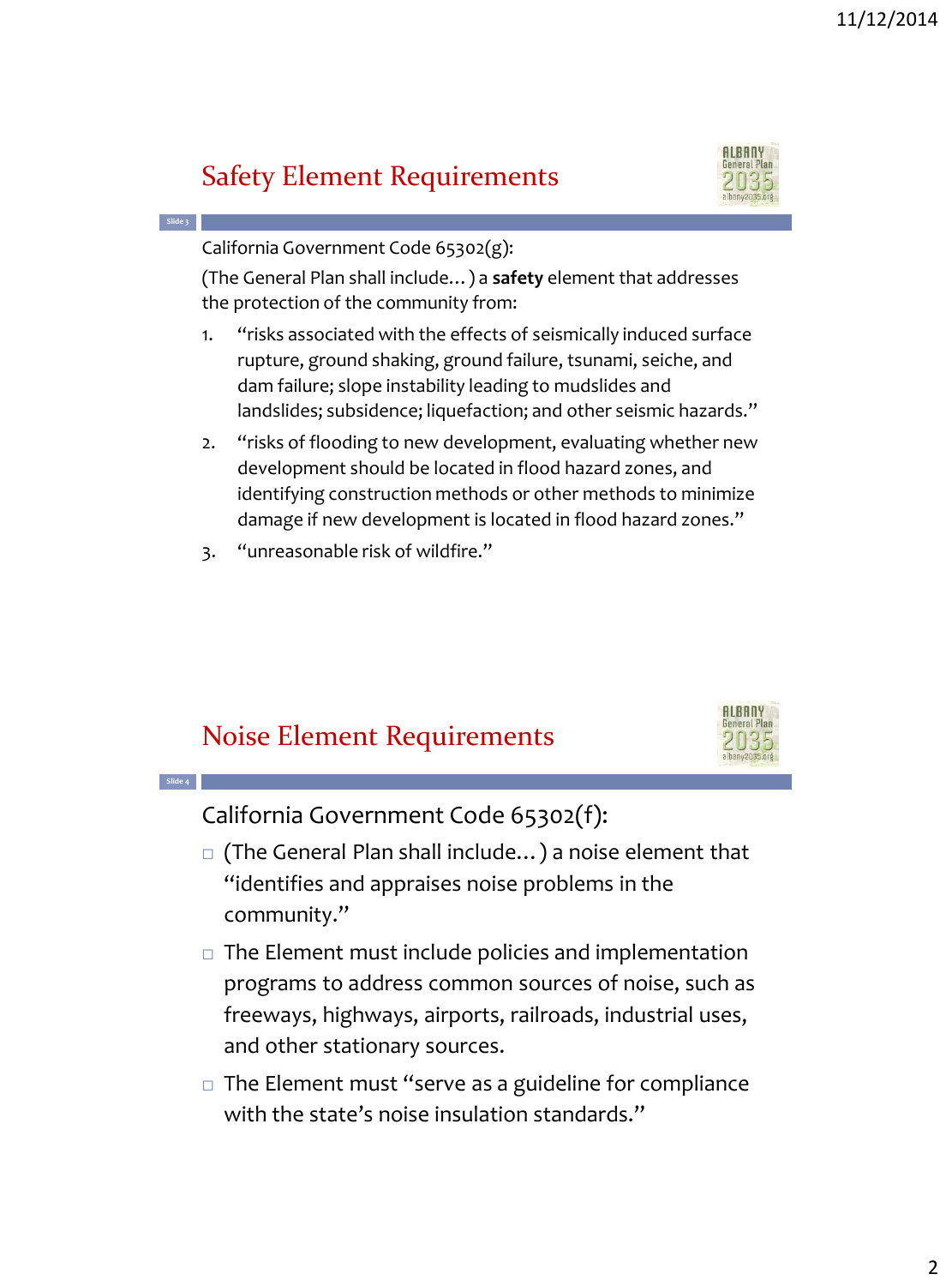#### Environmental Hazards Element



- □ Protection from Hazards
	- **D** Seismic

**Slide 5**

**Slide 6**

- **D** Flooding
- Wildfire / Vegetation Management (new)
- $\Box$  Hazardous Materials
- $\Box$  Emergency Preparedness
- Noise

### 1 Hazard Reduction



**Reduce the potential for injury, property damage, and loss of life resulting from earthquakes, landslides, floods, and other natural disasters.**

- Design new development to minimize hazard exposure
- Make critical public facilities safer/more resilient
- Promote retrofits and seismic strengthening
- Avoid development in the 100-year flood zone
- Use conservation-oriented flood control
- Require soil and geologic reports where needed
- *Programs: Inventory/retrofit remaining URMs and "softstory" buildings*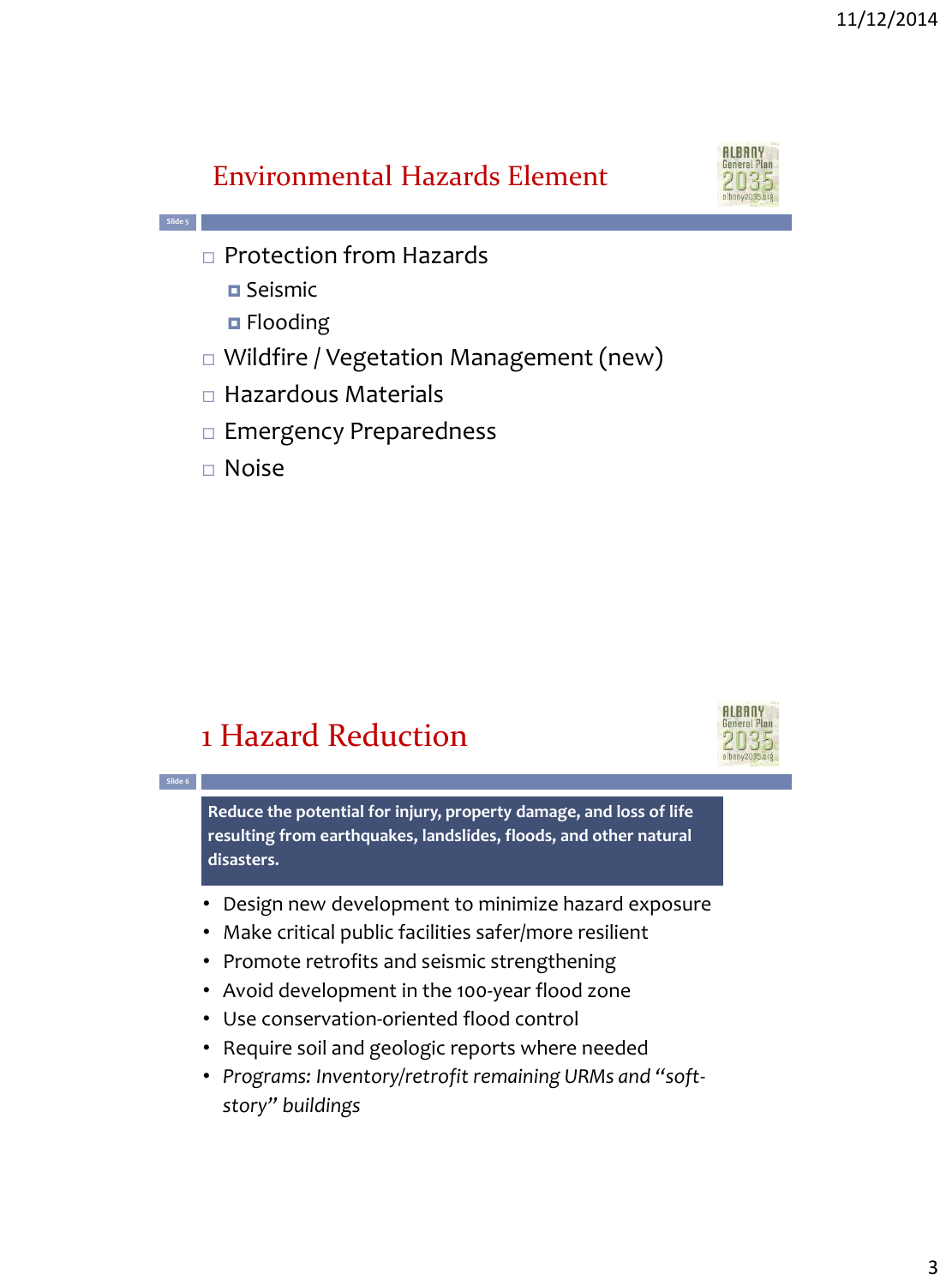#### 2 Wildfire Prevention

**Slide 7**

**Slide 8**



**Minimize wildfire hazards on Albany Hill and in other parts of the city where such hazards are present.** 

- Implement vegetation management programs
- Seek collateral benefits (recreation, habitat restoration, etc.) when managing vegetation
- Continue mutual aid agreements
- Maintain defensible space around homes in high hazard areas
- *Program: Implement Creekside Master Plan eucalyptus forest management prescriptions to reduce hazards*

#### 3 Hazardous Materials



**Reduce the exposure of present and future Albany residents and workers to hazardous materials.**

- Consider prior land uses during development review
- Consider proximity to active hazmat uses during development review
- Ensure safe design and operation of handling/ storage areas
- Support hazmat transportation safety
- Reduce exposure to hazardous building materials
- Ensure proper disposal of household hazardous waste
- Work with responsible agencies to carry out programs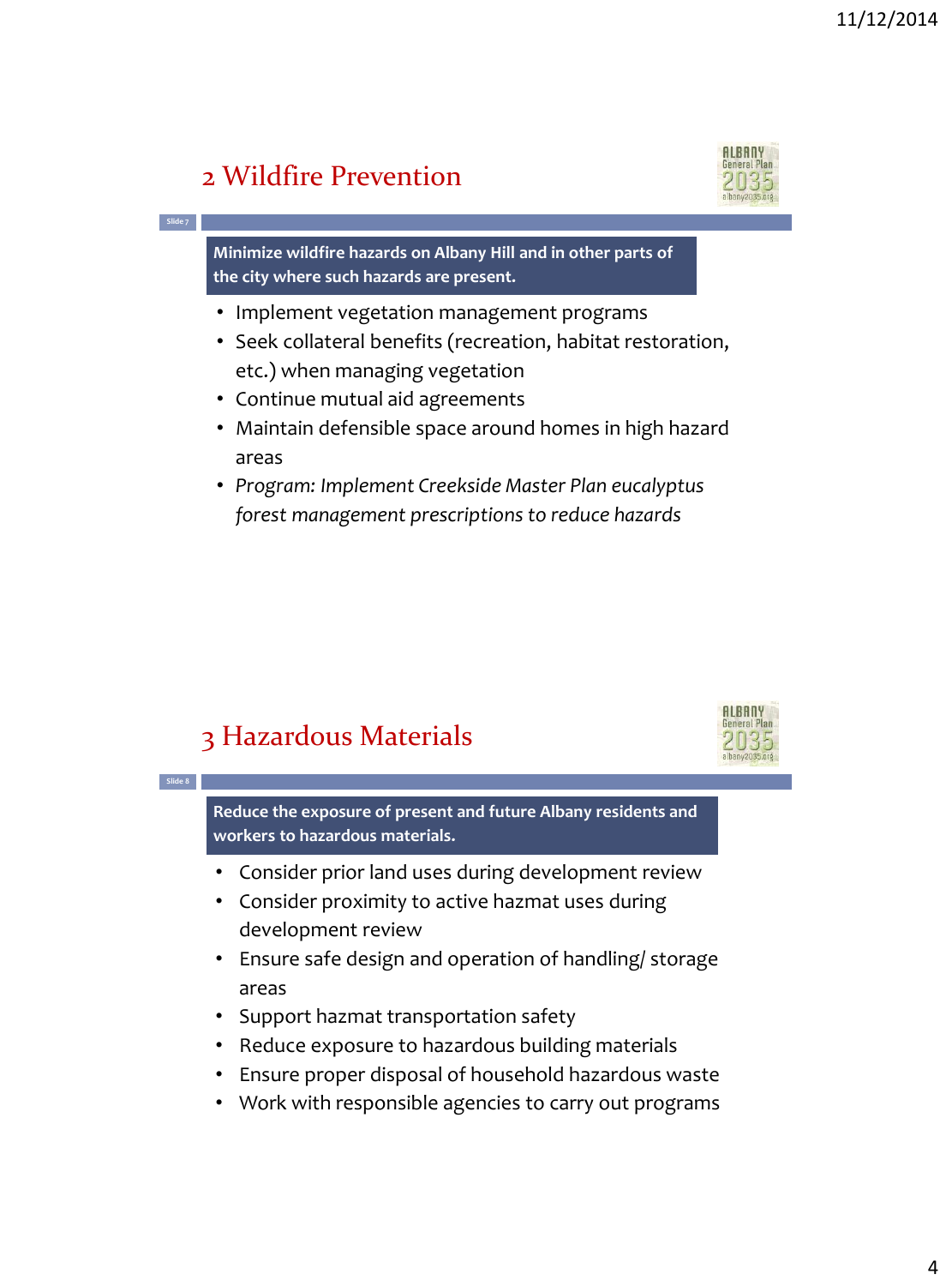#### 4 Emergency Preparedness



**Improve City programs and procedures for emergency preparedness and response.**

- Maintain an effective emergency response and recovery program
- Expand resident and business preparedness efforts
- Maintain an EOC

**Slide 9**

**Slide 10**

- Work with utilities to improve resilience/restoration
- Respond to the needs of a diverse community
- *Program: Update Albany's Emergency Preparedness Plan*

#### 5 Noise Management



**Prevent the exposure of Albany residents to excessive noise levels.**

- Consider noise levels as a planning and design factor
- Establish approval conditions for noise-generating uses
- Maintain a noise ordinance to address domestic noise
- Work with Caltrans to reduce road noise, BART to reduce train noise, and UPRR to reduce rail noise
- *Program: Require acoustical studies for projects which may expose persons to noise levels that exceed guidelines*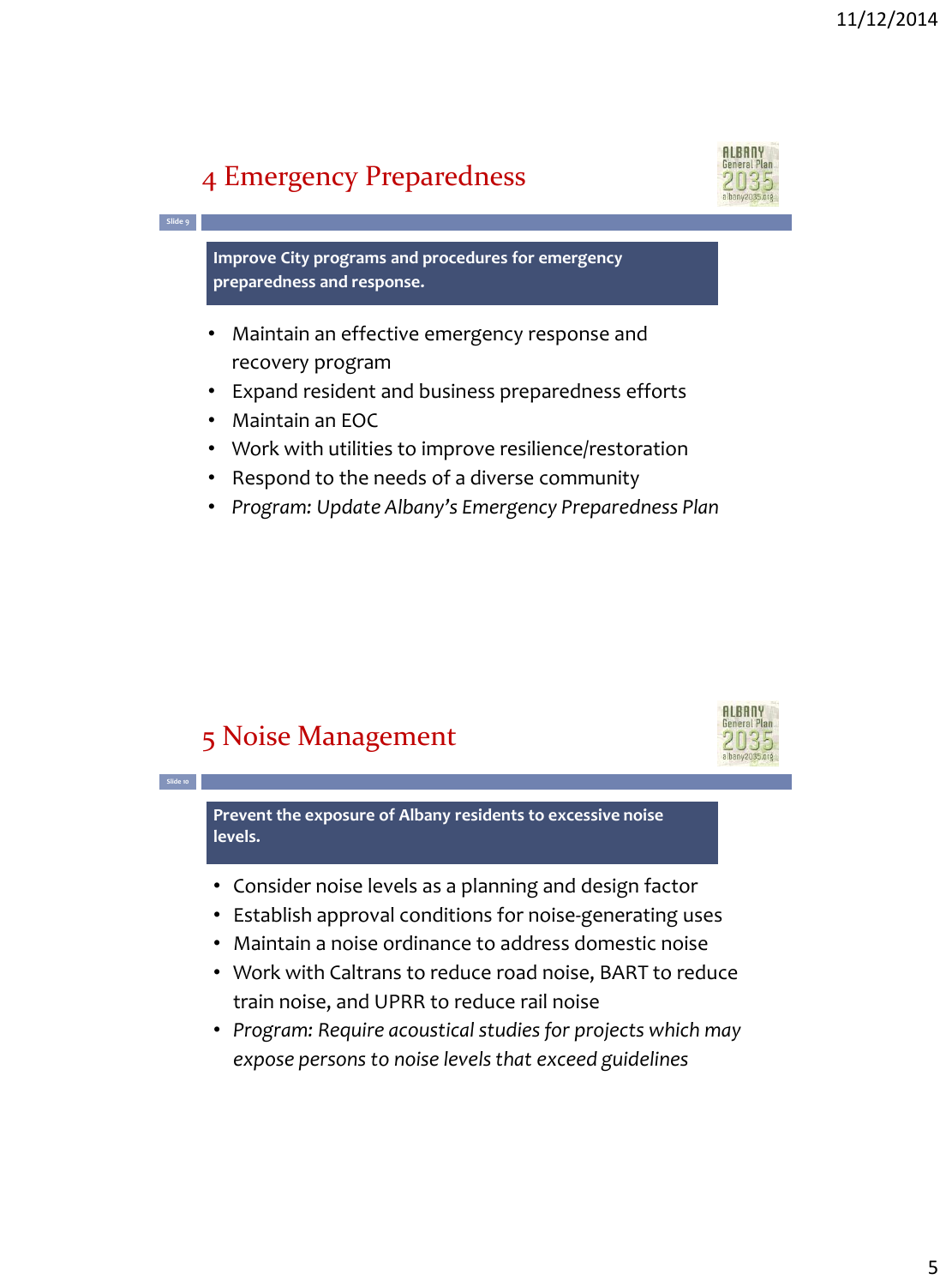## Noise Compatibility Table

**Slide 11**

**Slide 12**



- New table to adopted as part of Environmental Hazards Element---contains State standards for noise compatibility
- Acceptable ambient noise levels defined for different land uses, depending on noise sensitivity
	- "Normally acceptable" level is 60 Ldn (dBA) for single family residential, 65 for hotels, 70 for offices
- "Conditionally acceptable" levels also established typically require acoustical study and design measures to reduce noise levels to acceptable levels
- "Normally unacceptable" and "clearly unacceptable" levels also established

#### Discussion Questions



- □ Are there missing goals or policies?
- $\Box$  Do the policies provide the right direction?
- Are there additional action programs needed to implement the policies?
- $\Box$  Do the "noise compatibility guidelines" appear appropriate?